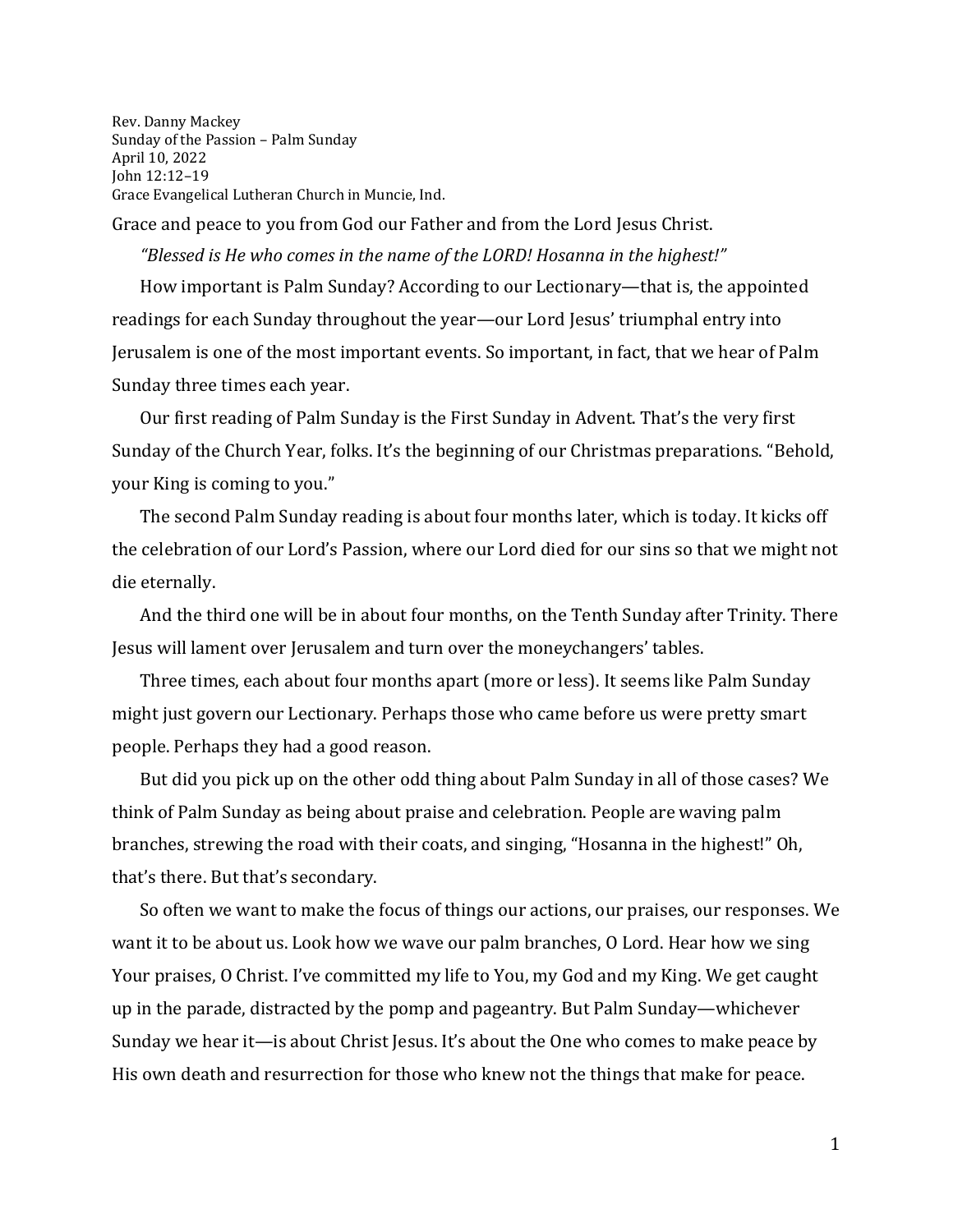We are to be focused on Christ Jesus and what He does so much more than upon our own action and power and might. And if we're focused on Christ Jesus, we might actually learn something.

In the first Palm Sunday reading, we learn that Christ Jesus came in the midst of struggles. He was born to a couple who had to give up their homes and travel because of the government's demands. They left family and friends and went to the overcrowded town of Bethlehem. A town so crowded that there wasn't enough room for them. Mary and Joseph probably weren't the only ones turned away from an inn that first Christmas.

And, like today, many had turned their back on the LORD. The government was being run by a murderous tyrant—one who had no problem with the slaughter of babies. In fact, the slaughter of babies is part of the system. Same today. That's why the DC police this week outright refused to investigate those six babies who were killed even after they were born. Abortion is sacred to our government. And no one, regardless of political party, seems to want to do a thing about stopping it.

Also, the LORD is openly mocked and ridiculed in our culture. Christians are called bigots and oppressors because we acknowledge reality and hold to the truth. And God's Word is the truth and not dependent on the feelings or thoughts of anybody. Humanity was created in God's image; male and female He created us. But even religious leaders, just like the Pharisees and Sadducees of old (and we're talking about religious leaders in the Church, folks—we're not talking about the pagan heathen)—even religious leaders speak the devil's lies. That which is good is called evil, and evil good. And so God sent John the Baptist to preach dire warning about the axe being laid at the root of the tree.

In about four months, we'll see Jesus turn over the moneychangers' tables in our Palm Sunday reading. I once heard a preacher preach that Jesus had His disciples pick up some of those palm fronds and then Jesus braided them together to make a whip. Whether Jesus made the whip or not, He had righteous anger at those turning our heavenly Father's house into a place to rip off the faithful. And the same happens today in so many churches. Instead of giving people forgiveness of sins, they give them helpful tips. Instead of preaching Christ crucified, they preach empty platitudes to make you feel good. Instead of feeding your soul with God's Word, they speak worldly wisdom. And they're successful. They're successful because the sinful flesh despises the things of God. And if you can deceive the saint while

2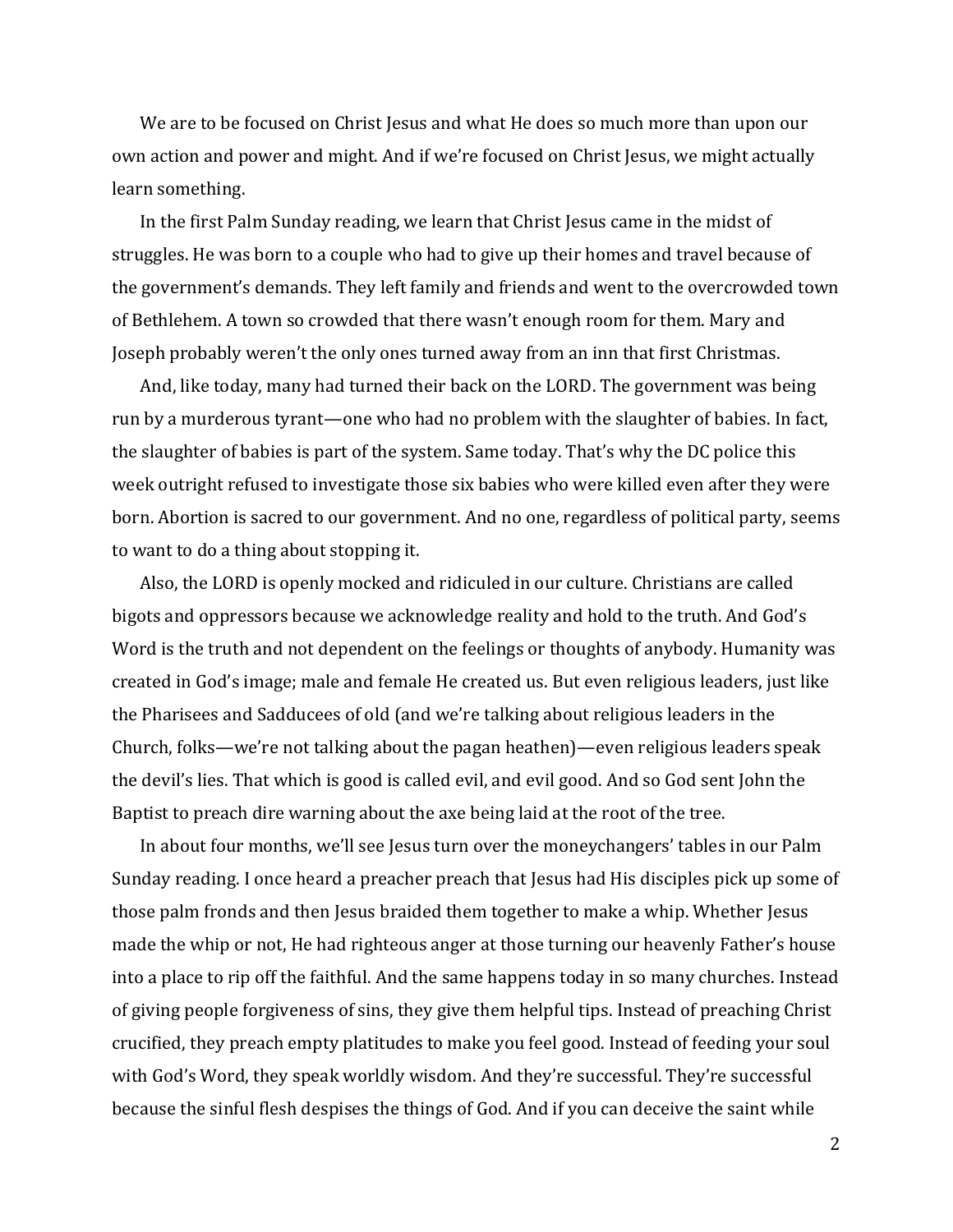appealing to the sinner… well, that's why Jesus was so furious with the religious leaders. And why so many preachers and teachers today have rooms reserved for them in the lowest depths of hell.

This brings us back to today's Palm Sunday reading. Our Lord Jesus is triumphally entering Jerusalem. He's fulfilling the Old Testament prophecy. But He's not going to usurp the authorities—either civil or religious—but to submit to them. He's going so that they will do what's in their hearts. Their hearts inclined to evil. Their hearts which want Him dead and gone. And that's what Palm Sunday is about—just as that's what every Sunday ought to be about. Our Lord Jesus is going to die.

So this Sunday isn't most properly called Palm Sunday. Rather, it's called the Sunday of the Passion. The Passion of our Lord is Christ's suffering on the cross to rescue us from our enemies. Not flesh and blood enemies—though flesh and blood are often against Christ, even our flesh and blood. No. Our enemies are the enemies of all people, even those who crucified our Lord. The enemies of sin, of death, and of the devil.

Jesus takes on sin, taking all of it upon Himself. He who knew no sin became sin for us. He gathered all the world's transgressions, inequities, hate, and evil and took them into Himself. No wonder they mocked Him. Everything people hate in themselves Jesus became. Discrimination, dismissal, and disdain—Jesus carried it all in His flesh. And yet He was not crushed by it. Further emphasizing our weakness and frailty. People can respond in a couple ways to such a sight. They can be thankful for the rescue. But, more often, they despise the hero, wanting to tear him down because of jealousy and vainglory.

Yet Jesus didn't shy away from taking our sin upon Himself. He bore it willingly, submitting to His Father's good and gracious will. In the Garden of Gethsemane, He prayed for another way. But knowing that we couldn't be rescued in any other way, He took the cup of our punishment and drank it down, all of it, to the dregs.

Such a draught killed Him. And so He took on death on the cross. That is His Passion. Both Passion as in suffering, but also Passion as in His great desire to save us. We are everything to Him—and not just you and me, but all the world. Jesus died for all of us on the cross. Which we heard so clearly read this morning.

Nearly a third of the Gospel accounts are about our Lord's Passion. It's more significant than anything else in all of Scripture. Not His miracles or teachings. Christ's Ministry, in its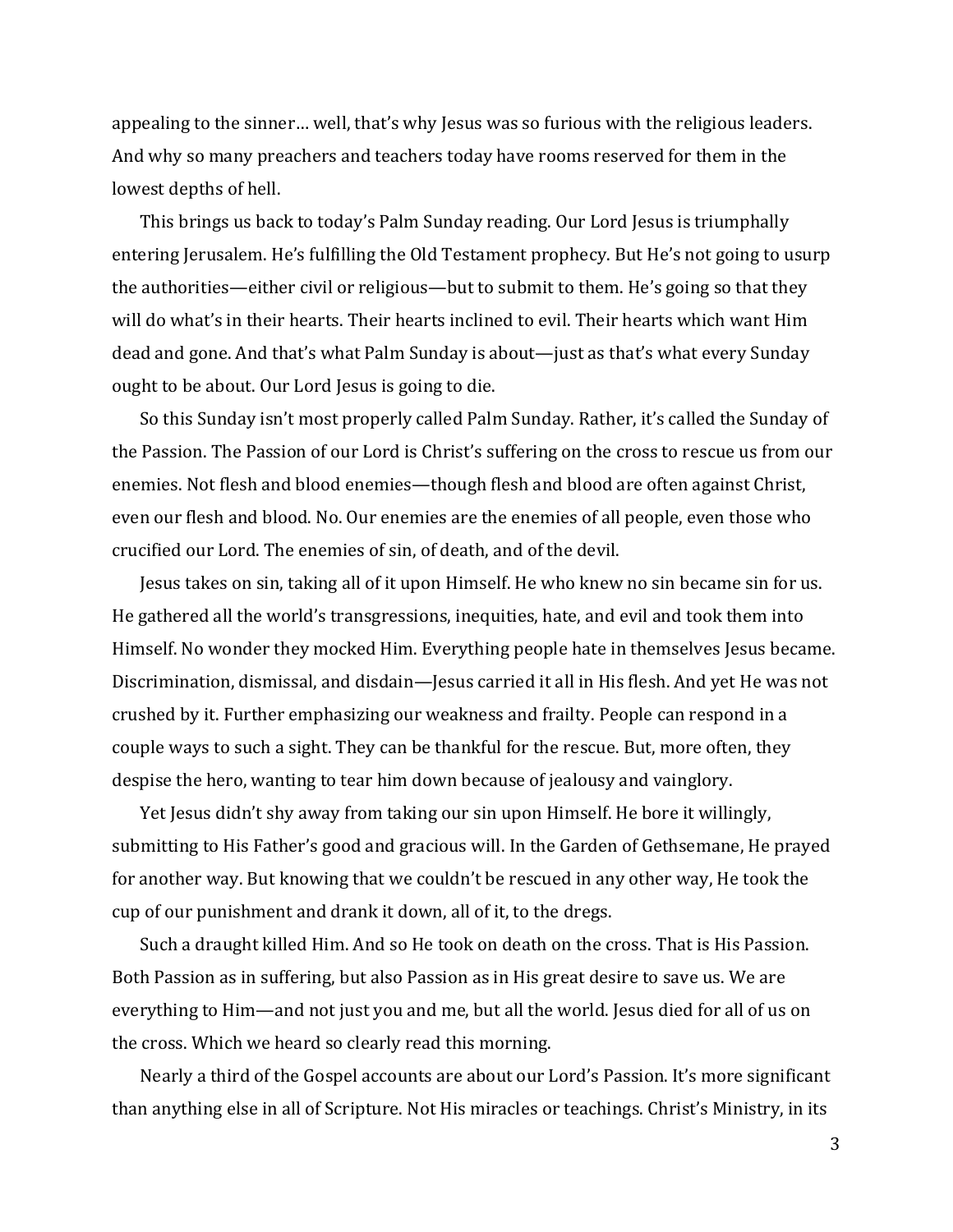fullest and truest sense, is on the cross, on a hill called Golgotha, which means Place of the Skull. There Jesus took on death itself. Our death. The death that came into the world when our first parents sinned. The death we inherited and earn with our own sin and harm to ourselves and others. That's Jesus' Ministry. And that's why St. Paul and the other apostles were resolved to know nothing other than Christ and Him crucified.

Alas, did our Savior bleed upon that accursed tree. Death and life contended in that strange and dreadful fight. And the victory, at first, seemed to rest with death and the author of death—that is, the third enemy, the devil.

C.F.W. Walther, the founder of our beloved Synod, taught that the devil and his hellish crew jeered and cheered when Jesus gave up His spirit and died. They won, they thought. But we know the rest of the story. We know that Christ's Passion wasn't the end but a glorious new beginning.

Jesus swallowed up death and sin and defeated the devil with His resurrection three days later. And because Jesus rose again, we believe that we too shall rise.

Even now though, before our resurrection on the Last Day, we have the victory. Sin, death, and the devil have been defeated in us. We have been rescued from slavery to these things.

We can live holy and godly lives. We can turn away from hatred and anger and confusion and guilt. We can cling ever more to Christ and His righteousness, knowing that His sacrifice on the cross is perfect and that our heavenly Father beholds us as perfect. Jesus justified us—and He also justifies our good works, making them pleasing to the Father and using them for the salvation of others.

Death and its threats, while still felt in our bodies, don't rule us. Where most in this world either ignore death or panic at the thought of it, we are freed from the fear of it. We know what will happen to us after we die: we will go to heaven to await the resurrection with all the faithful. Death isn't the end because we live now and will always be alive in Christ. First, for a little while in heaven and then for eternity in the new heavens and the new earth. There we shall enjoy life as God meant it to be from the beginning.

And we know the truth. God has spoken to us through His Word and His Son. We know right from wrong. The devil can try to deceive us—and he will—but we can overcome that wicked foe with God's clear and certain Word. The Scriptures tell us what's real, how we